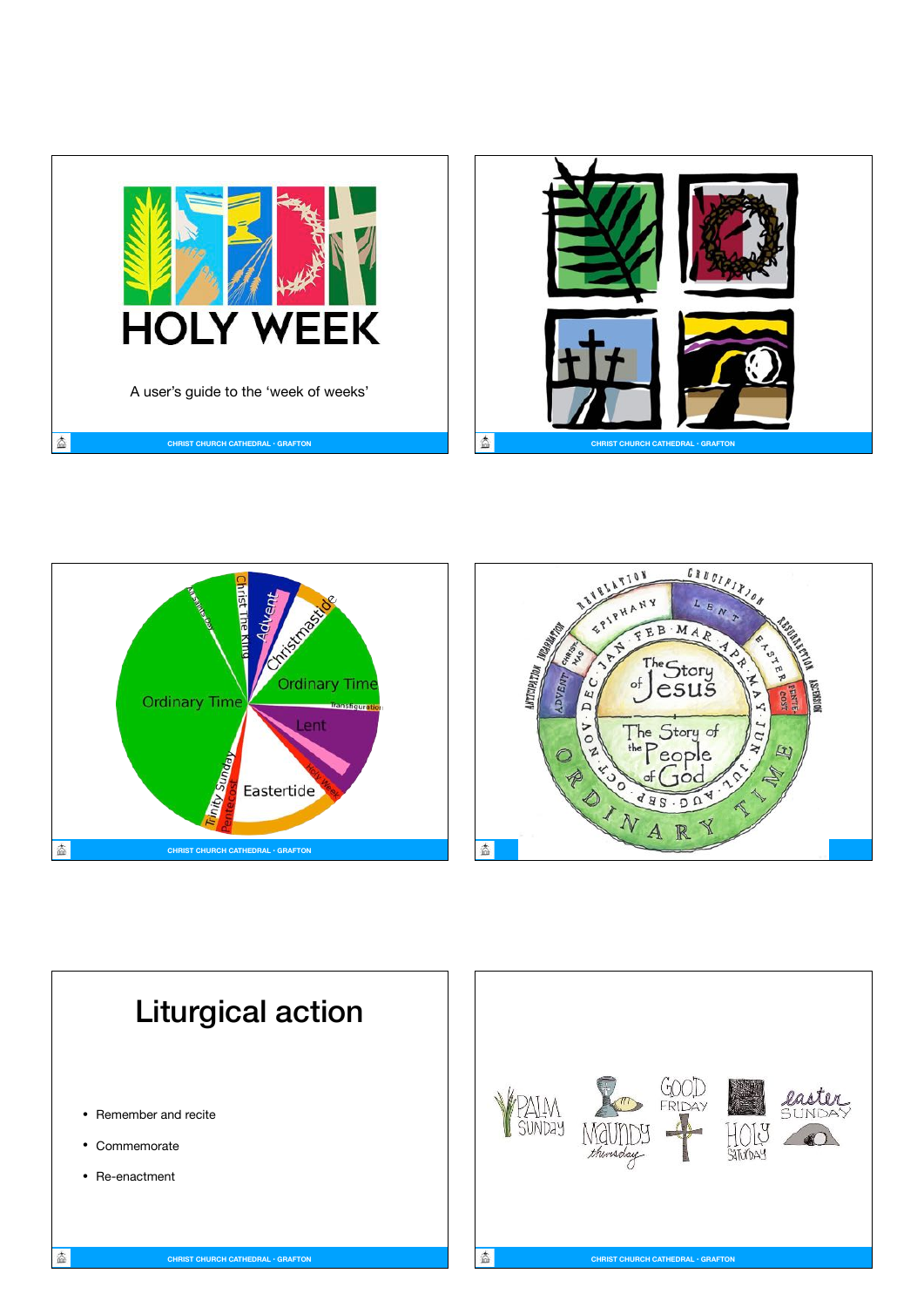

- **MONDAY**: 'On the following day …'
- **TUESDAY**: 'In the morning …'

大

- **WEDNESDAY**: 'It was two days before Passover …'
- **THURSDAY**: 'On the first day of Unleavened Bread …'
- **FRIDAY**: 'As soon as it was morning …'
- **SATURDAY**: 'When the Sabbath was over …'
- **SUNDAY**: 'Early on the first day of the week …'

#### **CHRIST CHURCH CATHEDRAL • GRAFTON**

## History of Holy Week

• Apostolic Constitutions (250/300 CE)

*OF THE GREAT WEEK, AND ON WHAT ACCOUNT THEY ENJOIN US TO FAST ON WEDNESDAY AND FRIDAY.* 

XV. He therefore charged us Himself to fast these six days on account of the impiety and transgression of the Jews, commanding us withal to bewail over them, and lament for their perdition. For even He Himself "wept over them, because they knew not the time of their visitation." But He commanded us to fast on the fourth and sixth days of the week; the former on account of His being betrayed, and the latter on account of His passion. But He appointed us to break our fast on the seventh day at the cock-crowing, but to fast on the Sabbath-day. Not that the Sabbath-day is a day of fasting, being the rest from the creation, but because we ought to fast on this one Sabbath only, while on this day the Creator was under the earth.

态 **CHRIST CHURCH CATHEDRAL • GRAFTON**







Anastasis orticus All Assessment Prince and Man

**CHRIST CHURCH CATHEDRAL • GRAFTON CHRIST CHURCH CATHEDRAL • GRAFTON**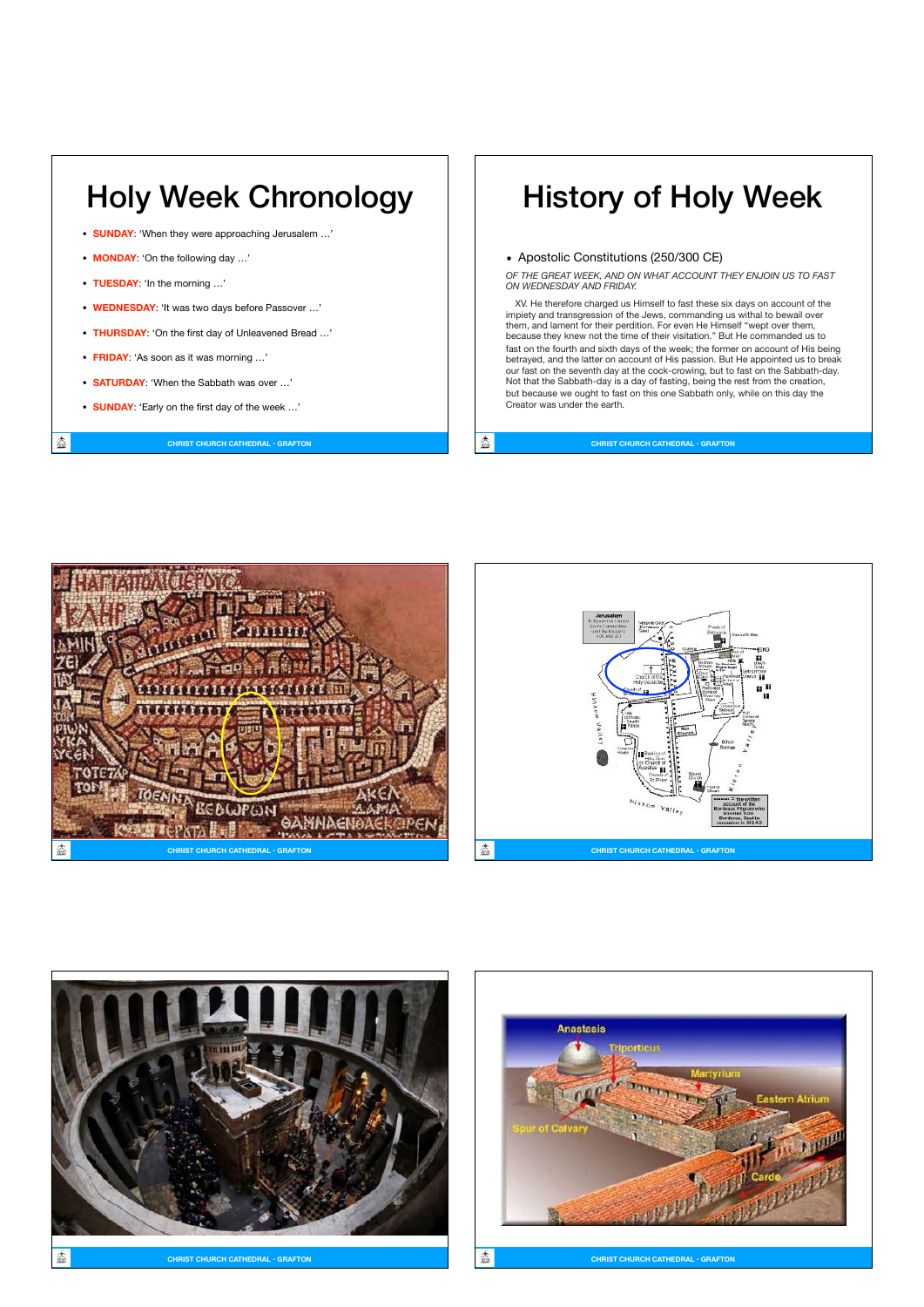



|                 |                             | Egeria, 381–84 CE                |                                                                                                 | <b>HOLY WEEK SERVICES</b><br>Vigils of psalms, readings, and prayers are marked by shading             |                                                           |                                                                                           |                                                  |                                                  |
|-----------------|-----------------------------|----------------------------------|-------------------------------------------------------------------------------------------------|--------------------------------------------------------------------------------------------------------|-----------------------------------------------------------|-------------------------------------------------------------------------------------------|--------------------------------------------------|--------------------------------------------------|
| <b>SEX 102</b>  | SATURDAY                    | <b>SUNTARY</b>                   | MONDAY                                                                                          | TUESDAY                                                                                                | WEDNESDAY                                                 | THURSDAY                                                                                  | <b>FRIDAY</b>                                    | <b>SATURDAY</b>                                  |
|                 |                             |                                  | - All morning services as usual                                                                 |                                                                                                        |                                                           |                                                                                           |                                                  | 3rd hour only                                    |
| 6th             |                             | Liqual service<br>in Anastasis   | 6th hour in<br>Arastasis                                                                        | 6th hour in<br>Anastasis                                                                               | 6th hour in<br>Arvastasis                                 | 6th hour in<br>Anastasis                                                                  | Passion viell<br>before the Cross                | 6th hour in<br>Anastasis                         |
| 7th             | Vigil at<br>Lazarium        | Viail on Eleona                  |                                                                                                 |                                                                                                        |                                                           |                                                                                           |                                                  |                                                  |
| Sth             |                             |                                  |                                                                                                 |                                                                                                        |                                                           | Eucharist in<br>Martyrium                                                                 |                                                  |                                                  |
| <b>Gth</b>      | Lucenseigen<br>in Anastasis | Vigil at<br>Imbomon              | <b>Wgil</b> in<br>Martynium<br>Lucemarium in<br>Martyrium<br>+usual prayer.<br>but in Anastasis | Viail in<br>Martvrium                                                                                  | Vigil in<br>Martvrium                                     |                                                                                           | Vieil in<br>Martyrium<br>Station in<br>Amastasis |                                                  |
| 10th            |                             |                                  |                                                                                                 |                                                                                                        |                                                           | <b>2nd Eacharist</b><br>hehird Cross.                                                     |                                                  | La certatriuni?<br>Paschal vieil in<br>Martynium |
| 11th            |                             | Palm procession                  |                                                                                                 |                                                                                                        |                                                           | + usual prayer,<br>but in Arvastasis                                                      |                                                  |                                                  |
| 12th            |                             | La competitivation.<br>Anastasis |                                                                                                 |                                                                                                        |                                                           |                                                                                           |                                                  |                                                  |
| 1 <sup>st</sup> |                             | + usual oraver<br>at Cross.      |                                                                                                 | Lucrearium in<br><b>Martvriam</b><br>+ usual prayer.<br>but in Amastasis:<br>then station on<br>Eleona | Lucernarium in<br>Martyrium<br>a station in<br>Ariastasis | Vieil on Eirona.<br>centil 5th hour:<br>vigil on<br>Imboraon.<br>6th hour to<br>cockerous |                                                  |                                                  |
|                 |                             |                                  |                                                                                                 |                                                                                                        |                                                           | Procession to<br>city with<br>stations                                                    | Voluntary vigil<br>in Anastasis                  |                                                  |

# Holy Week ca 400 CE

- **Lazarus Saturday** (Bethany, tomb of Lazarus)
- **Palm Sunday** (Mt Olives procession with palms)
- **Mon, Tue, Wed** (vigil services at Martyrium)
- **Thursday** (late night vigil at Eleona Church, Mt Olives)

**CHRIST CHURCH CATHEDRAL • GRAFTON**

- **Friday** (series of vigils at Golgotha)
- **Saturday** (vigil at Martyrium)

盇





**CHRIST CHURCH CATHEDRAL • GRAFTON**